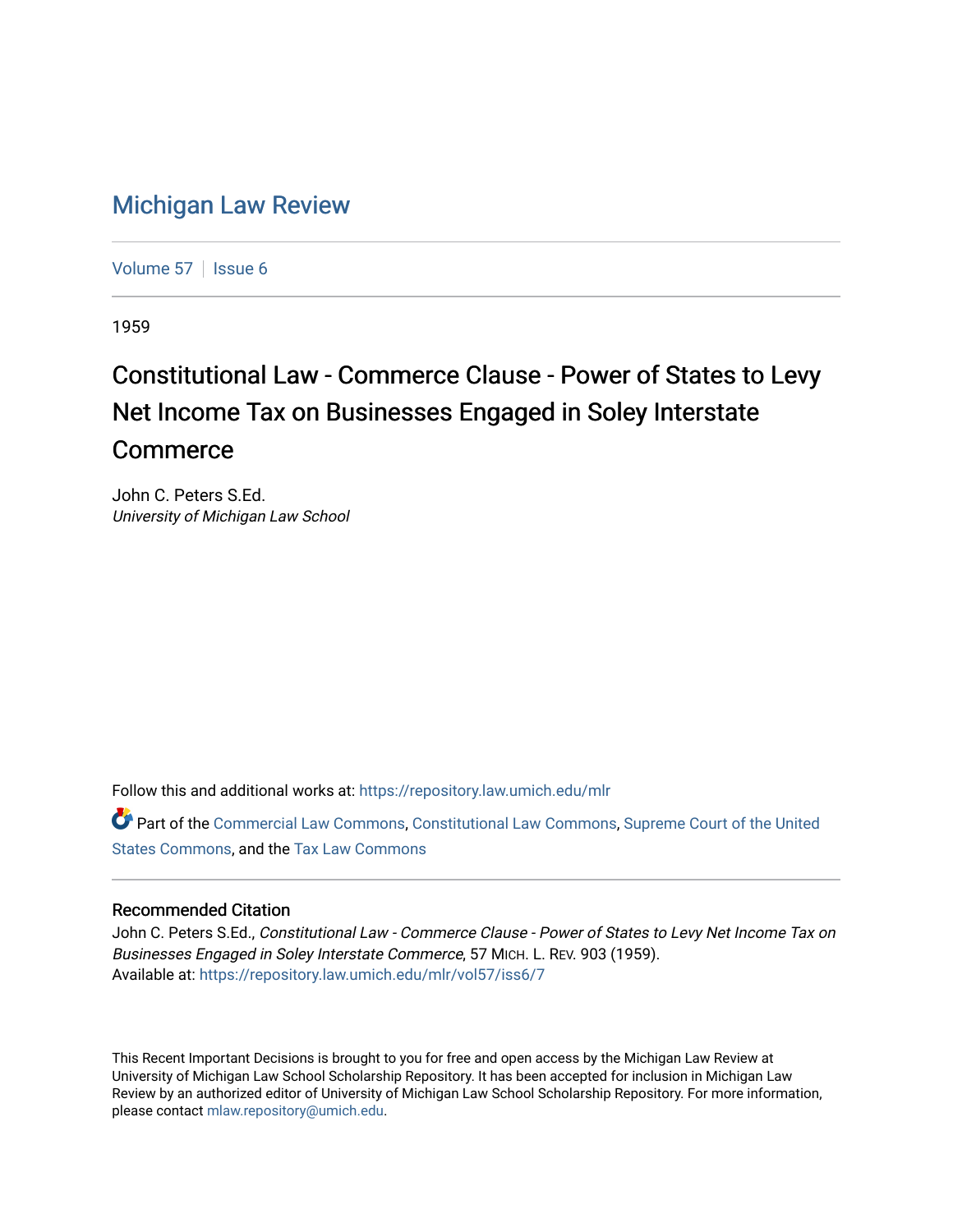CONSTITUTIONAL LAW-COMMERCE CLAUSE-POWER OF STATES To LEVY NET INCOME TAX ON BUSINESSES ENGAGED IN SOLELY INTERSTATE COM-MERCE-Appellant, an Iowa corporation, maintained a sales office in Minnesota and employed salesmen who solicited orders from dealers within that state, though all of its sales contracts were made at the corporation's home office in Iowa. In accordance with a Minnesota statute,<sup>1</sup> a state net income tax, fairly apportioned to the state's share of the corporation's interstate business,2 was levied upon appellant. In a suit brought by the state to collect this tax, appellant contended that the statute as applied violated the commerce and due process clauses of the Federal Constitution because it taxed the net proceeds of a business engaged in solely interstate commerce.3 The Minnesota Supreme Court sustained the trial court's finding that the appellant was engaged in solely interstate commerce, but despite this finding upheld the statute and gave judgment for the state. On appeal to the United States Supreme Court, *held,* affirmed, three justices dissenting.4 A fairly-apportioned, non-discriminatory state net income tax levied upon foreign corporations engaged in solely interstate commerce does not contravene the commerce or due process clauses of the Federal Constitution

if there is sufficient activity in the taxing state to justify taxation. *Northwestern States Portland Cement Co. v. State of Minnesota,* 79 S. Ct. 357 (1959).<sup>5</sup>

1 Minn. Stat. (1947) §290.03.

2 The reasonableness of the apportionment was not in controversy. The apportionment was determined by a three-factor formula which took petitioner's total sales, tangible property, and payroll, and determined the percentage of those elements which were present in Minnesota.

3 Though there may have been some intrastate business, Minnesota did not rely upon this in its suit, and it is evident that the case was decided on the basis of state taxation of exclusively interstate commerce. See principal case at 368 and 371.

<sup>4</sup>Justices Frankfurter, Whittaker and Stewart dissented.

<sup>5</sup>In a companion case, involving similar facts, the Court upheld a Georgia statute for the reasons given in the principal case. Williams v. Stockham Valves and Fittings, Inc., 79 S. Ct. 357 (1959).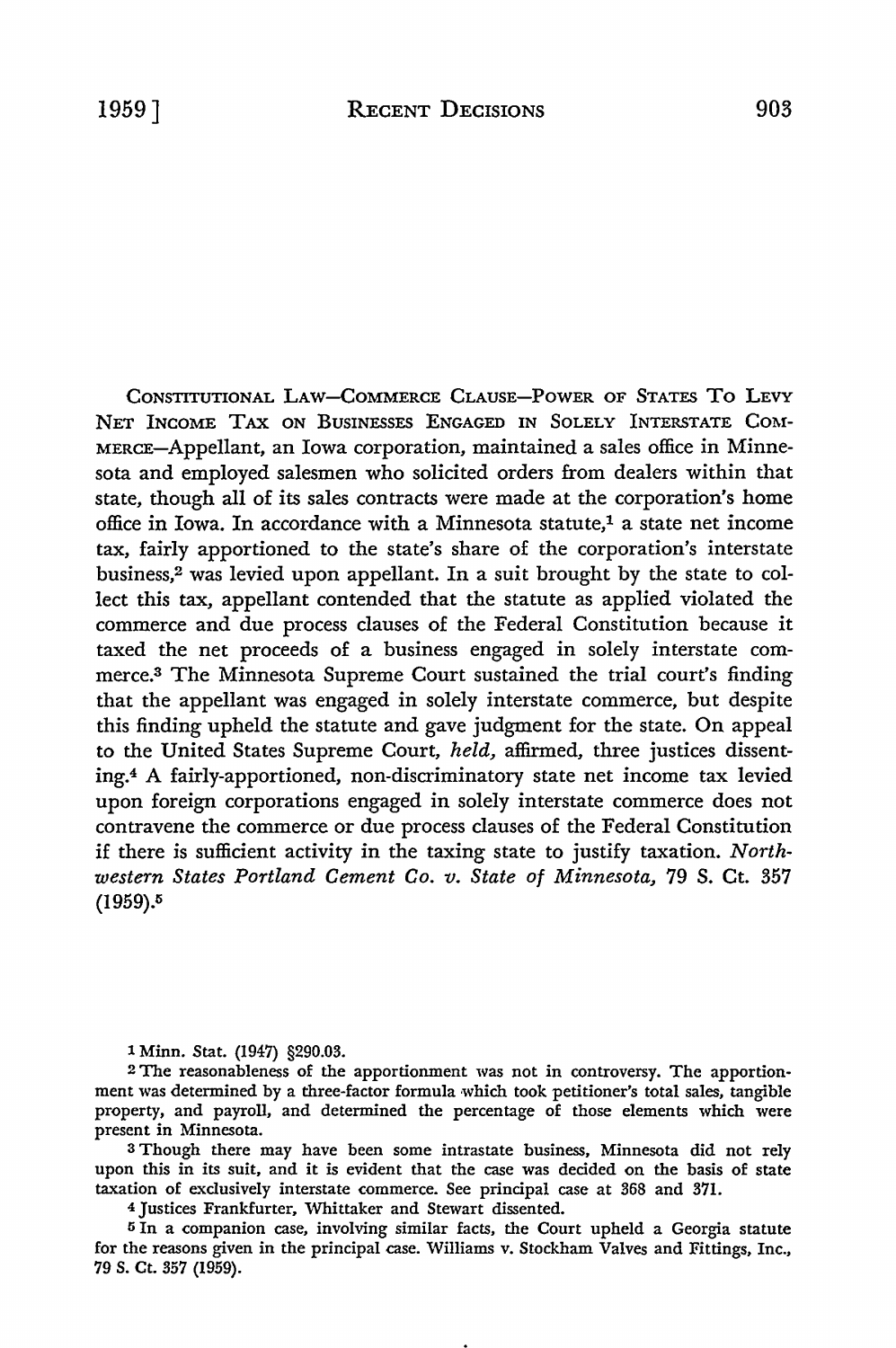The Supreme Court has applied several tests in attempting to resolve the perennial problem of state taxation of interstate commerce.6 In regard to state taxes on income derived from interstate commerce, it was long thought that the Court maintained a distinction between a tax on gross income, which was deemed invalid as a tax on a privilege that was not within the power of the state to grant,<sup> $7$ </sup> and a fairly apportioned net income tax.8 The rationale was that a tax on gross income was applied whether or not the business made a profit, thus burdening interstate commerce, whereas a tax on net income only affected a business if it made a profit from the interstate commerce, and thus did not burden the interstate commerce but merely taxed the profits derived from it.9 The prior decisions supporting this distinction, however, all involved corporations which carried on some intrastate business. These decisions, therefore, go no farther than allowing a state either to tax intrastate business by using interstate sales within the state as one factor in its apportionment formula,10 or to tax a portion of the total net income of a "domestic" corporation, even though that corporation is engaged in interstate commerce.<sup>11</sup> While it might have been possible to rationalize the facts of the principal case with these precedents,<sup>12</sup> the Court made it clear, by the stipulation of facts and by following the principal case in a per curiam decision,13 that the states' power to levy a net income tax on corporations engaged in interstate commerce is not dependent in any way upon activity within the taxing state which can be categorized as intrastate commerce. As thus construed it must be questioned whether the principal case impliedly overrules *Spector Motor Service v. O'Connor,1*4 which also involved a fairly-

6 For a general discussion of this area, see Brown, "State Taxation of Interstate Commerce-What Now?" 48 MICH. L. REv. 899 (1950); Anderson, "State Taxation of Interstate Commerce," 1952 WASH. UNIV. L. Q. 1 (1952); Powell, "More Ado About Gross Receipts Taxes," 60 HARv. L. REv. 510, 710 (1947).

7 Freeman v. Hewitt, 329 U.S. 249 (1946).

s United States Glue Co. v. Town of Oak Creek, 247 U.S. 321 (1918); Underwood Typewriter Co. v. Chamberlain, 254 U.S. 113 (1920).

<sup>9</sup>The classic statement of this view was made in United States Glue Co. v. Town of Oak Creek, note 8 supra, at 328: "The difference in effect between a tax measured by gross receipts and one measured by net income  $\dots$  is manifest and substantial.  $\dots$  A tax upon gross receipts affects each transaction in proportion to its magnitude and irrespective of whether it is profitable or otherwise."

10 International Harvester Co. v. Evatt, 329 U.S. 416, reh. den. 329 U.S. 834 (1947).

11 Matson Navigation Co. v. State Board of Equalization of State of California, 297 U.S. 441 (1936).

12 It could be argued that the principal case is in accord with these precedents on the ground that continuous solicitation within Minnesota should now be regarded as intrastate business even though the actual sales contracts were formally consummated in Iowa. The court has recently indicated that it might be ready to abandon the formal distinctions based on the place of contract. See Miller Bros. Co. v. Maryland, 347 U.S. 340 at 346 (1954).

13 ET and WNC Transportation Co. v. Currie, 79 S. Ct. 602 (1959). 14 340 U.S. 602 (1951).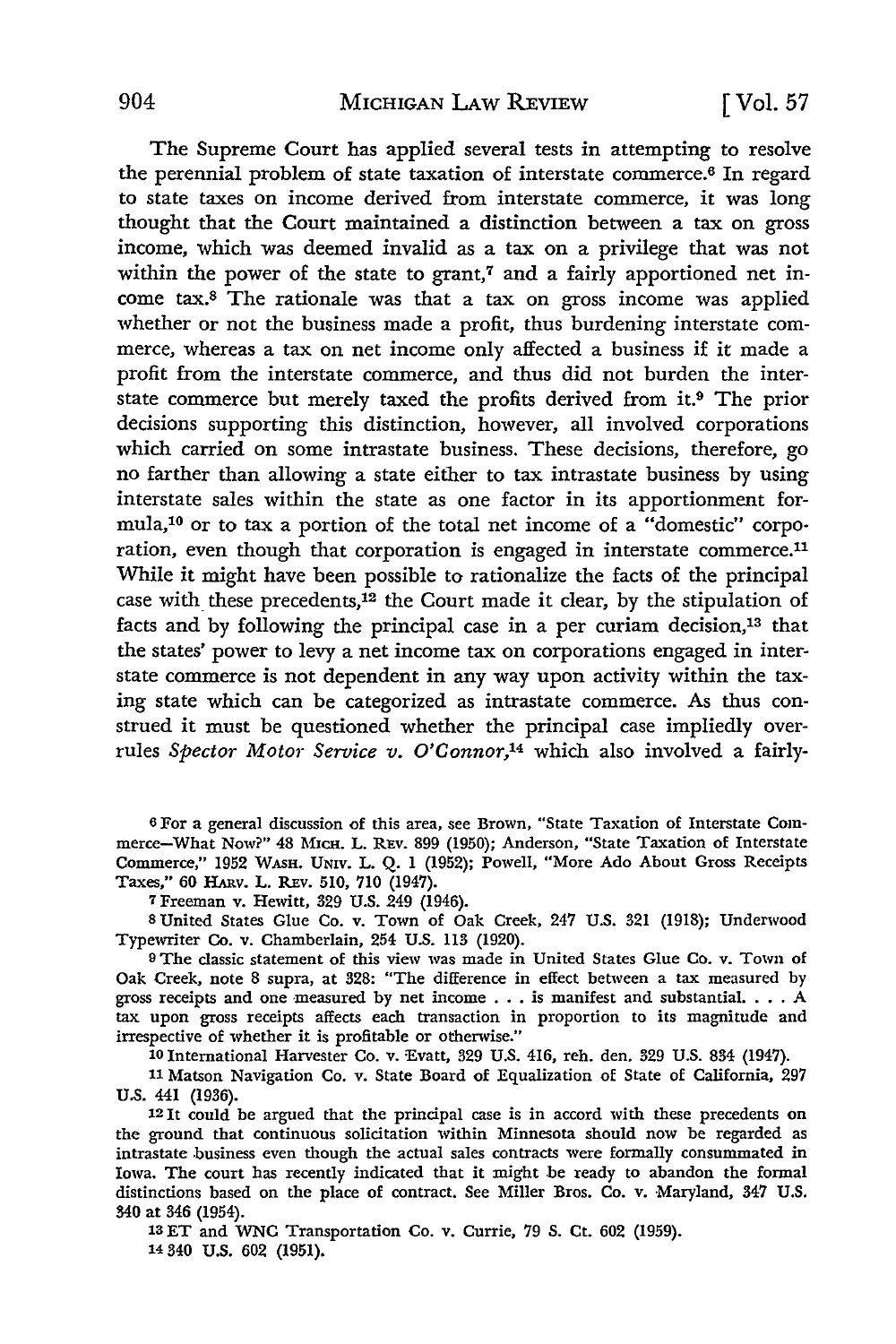apportioned, non-discriminatory state net income tax on a corporation engaged in solely interstate commerce. In the *Spector* case the Court found that the tax was invalid once it had been labeled a "privilege" tax imposed upon the right to conduct interstate business. It is not clear whether the tax was invalidated only because of the "privilege" label affixed by the state court,<sup>15</sup> or also because of the fact that the tax was a "direct burden" on interstate commerce without any local incidence justifying taxation.16 The three dissenters in the *Spector* case strongly objected to any use of the "privilege" label to invalidate the state tax. It was their position that taxation of the net income from interstate commerce was legitimate regardless of the way in which the tax was characterized.17 Yet in the principal case Justice Clark, one of the former dissenters, rather than overrule the *Spector* case, distinguished it on the ground that it involved a "privilege" tax even though the Minnesota tax here upheld was in substance exactly like the tax there invalidated.<sup>18</sup> Thus, even though the principal case does not expressly overrule the *Spector* decision, it does through use of "magic-word" jurisprudence effectively limit the *Spector*  rule to cases involving a tax which state authorities have unfortunately labeled a "privilege" tax on net income from interstate commerce.

In upholding the net income tax in the principal case, the Court appears to be making a definite return to the "multiple burdens" approach to state taxation of interstate commerce. The "multiple burdens" test was first enunciated in 1938 by Justice Stone when he upheld a state gross receipts tax because it could not, if fairly apportioned, be made a "multiple burden" upon interstate business by duplication in other taxing states.19 The "multiple burdens" test was applied until 1944, when a more restrictive attitude became apparent in the Court's decisions.20 This restrictive trend was fortified in 1947, when the "multiple burdens" test was definitely rejected.21 The rejection was never unanimous, however,22 and in 1956 a

15 Spector Motor Service v. O'Connor, note 14 supra, at 606.

16 Id. at 608 and 609.

17 "[T]here is no reasonable warrant for cloaking a purely verbal standard with constitutional dignity." Justice Clark dissenting in Spector Motor Service v. O'Connor, note 14 supra, at 614. Justices Black and Douglas joined in this dissent.

18 See the discussion of the Spector case in the principal case at 365. Justice Clark states that the tax involved in the Spector case "was not a levy on net income." It was a tax on net income, Spector Motor Service v. O'Connor, note 14 supra, at 604 and 611, but failed because it was held to be a privilege tax on exclusively interstate commerce. Spector, at 609.

19 Western Livestock v. Bureau of Revenue, 303 U.S. 250 (1938). This case involved a domestic corporation, however.

20 McLeod v. Dilworth Co., 322 U.S. 327 (1944). Chief Justice Stone was in the majority in this case.

21 Joseph v. Carter & Weekes Stevedoring Co., 330 U.S. 422 (1947). See also Freeman v. Hewitt, note 7 supra.

<sup>22</sup>Justices Black and Douglas dissented in McLeod v. Dilworth Co., note 20 supra, Joseph v. Carter & Weekes Stevedoring Co., note 21 supra, and Freeman v. Hewitt, note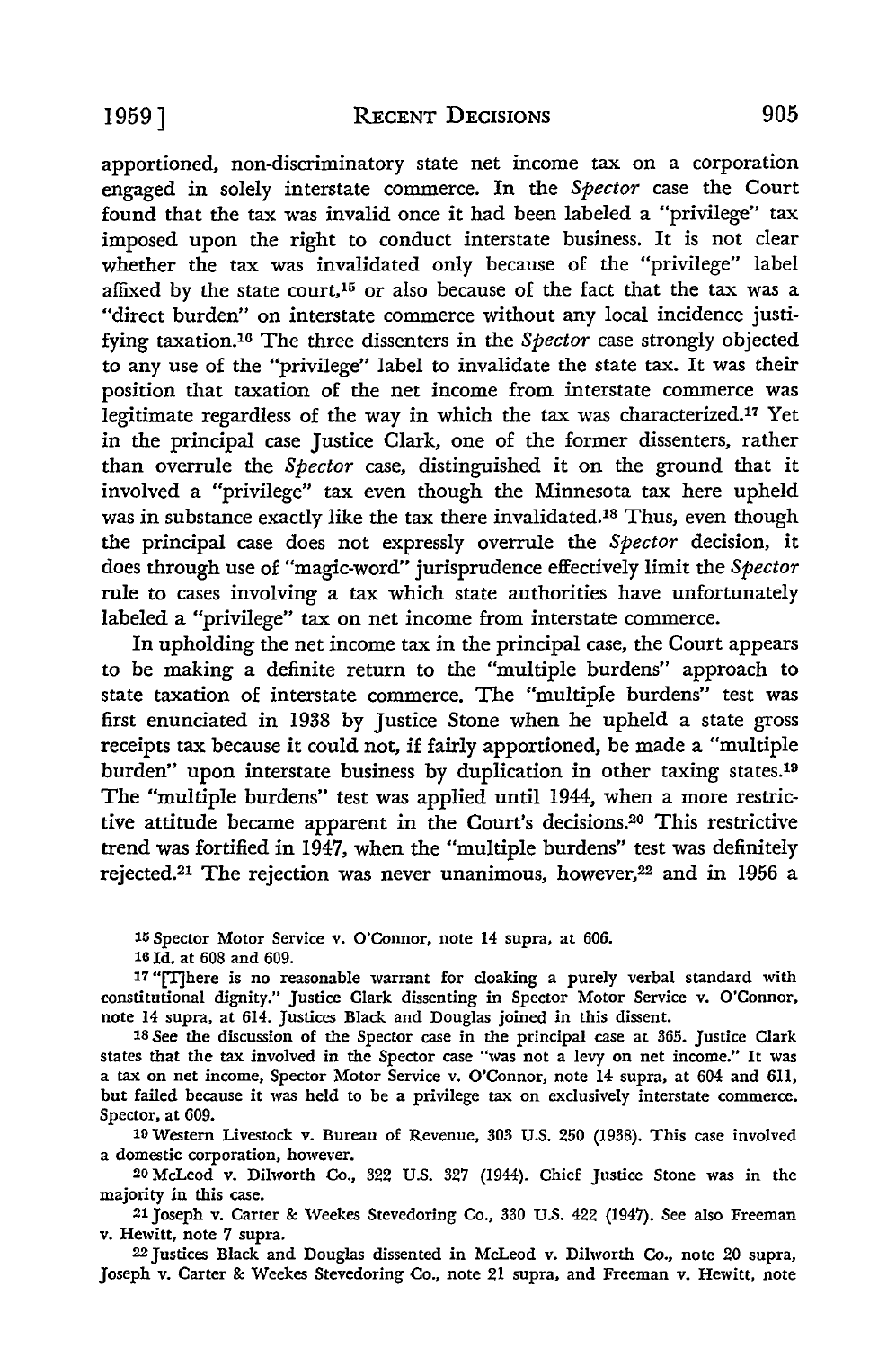per curiam decision upholding a Washington tax on facts somewhat similar to those in the principal case23 indicated that the Court might again be favoring the "multiple burdens" approach. The return to this theory may be attributed to the fact that the Court is willing to change outmoded legal doctrines in order to make corporations pay for benefits received from the taxing state.24 But by isolating instead of overruling the *Spector*  case, the Court has left the way open for a return to the rationale of that decision in the event of a change in attitude by future members of the Court. For the present, however, it is clear that a more liberal treatment will be afforded state taxation of interstate commerce. How far this liberal treatment will extend is not yet settled. Although the principal case emphasizes the fact that the tax was a net income  $\text{tax},^{25}$  some of the views noted above do not seem to differentiate between the types of the taxes involved.<sup>26</sup> Furthermore, Justices Brennan and Harlan concurred in another case, decided the same day as the principal case, allowing a gross income tax on solely interstate commerce "in lieu of" all other "property" taxes,<sup>27</sup> even though they did not feel the tax was a true property tax.28 The scope of the principal case may thus be broadened in the future to allow a fairly apportioned *gross* income tax on solely interstate commerce.

While the majority in the instant case has attempted to base its decision on precedent, the dissenters point out that the precedent relied on, with the possible exception of one case,<sup>29</sup> is merely dicta.<sup>30</sup> It is apparent, therefore, that this decision is more than a mere application of stare decisis.

7 supra. They joined Justice Clark in his dissent in the Spector Motor Service v. O'Connor, note 14 supra. Chief Justice Warren added his support by joining these justices in dissent in Miller Brothers Co. v. Maryland, note 12 supra, and Railway Express Agency, Inc. v. Virginia, 347 U.S. 359 (1954).

23 Field Enterprises, Inc. v. Washington, 352 U.S. 806 (1956). While this case may be distinguished from the principal case on the grounds that payments were sometimes accepted by salesmen within the state and the local office sometimes made credit investigations, the Court required less overall contact with the state than in previous cases.

24 This is in accord with the approach the Court has taken in the jurisdictional area. See International Shoe Co. v. Washington, 326 U.S. 310 (1945); Travellers Health Association v. Virginia State Corporation Commission, 339 U.S. 643 (1950).

25 Principal case at 359, 362, 363, 364, 365, 366, 367 and 368.

26 See note 22 supra. McLeod v. Dilworth Co., note 20 supra, involved a sales tax; Freeman v. Hewitt, note 7 supra, involved a gross income tax; Miller Brothers Co. v. Maryland, note 12 supra, involved a sales tax, and Railway Express Agency, Inc. v. Virginia, note 22 supra, involved a gross income tax.

27 Railway Express Agency v. Commonwealth of Virginia, 79 S. Ct. 411 (1959).

28 Id. at 418, 419 and 420.

<sup>29</sup>West Publishing Co. v. McColgan, 328 U.S. 823 (1946). This was a per curiam opinion which was used by ·both the majority and dissent in support of their respective positions. In view of the honest controversy over its actual holding, it cannot be relied upon as strong precedent.

<sup>30</sup>See the dissenting opinions of Justices Whittaker and Frankfurter, principal case at 368 and 379.